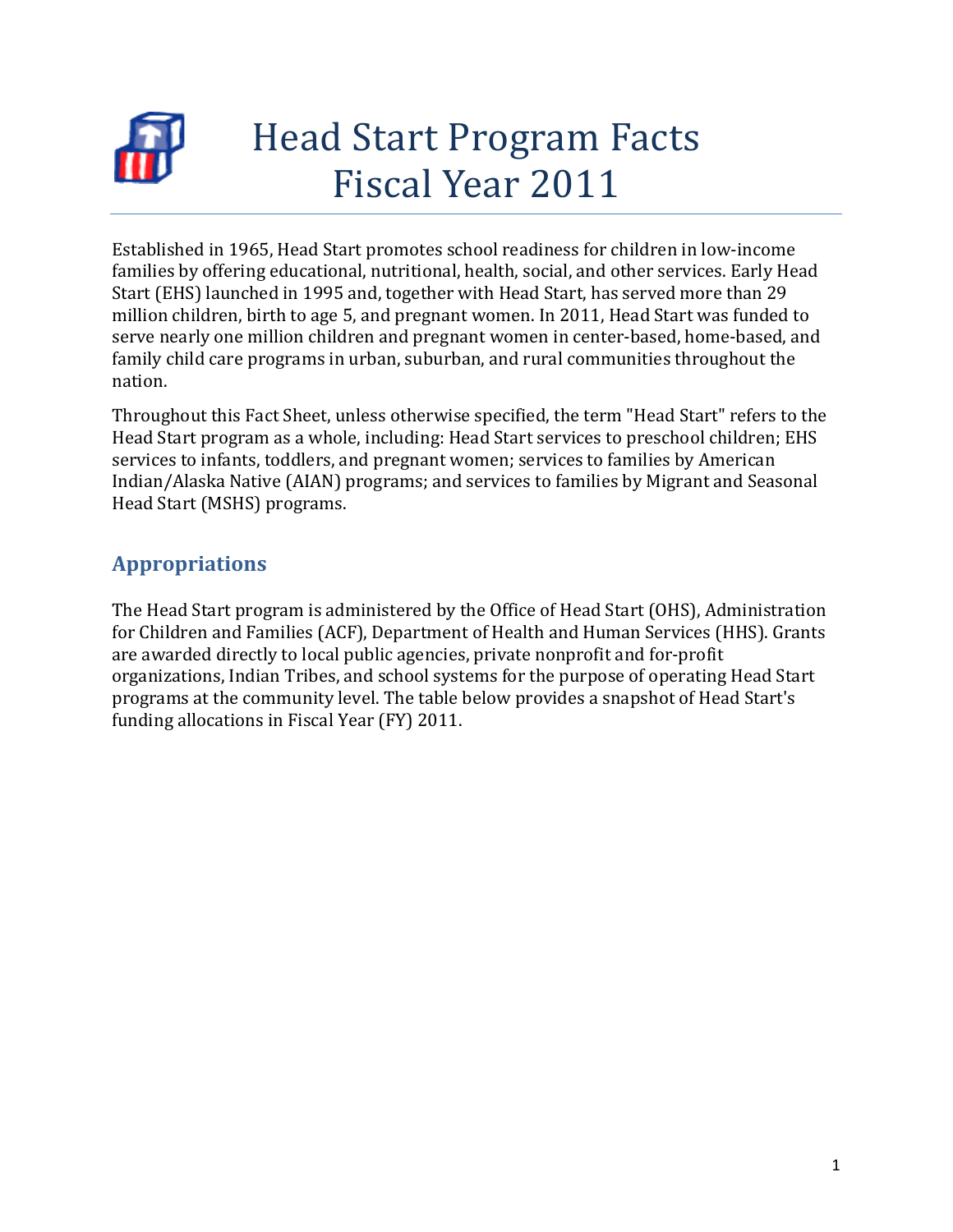| <b>Fiscal Year</b>                                                                                                                                                                                                                                                                                                                                                                                                              |                 |  |  |
|---------------------------------------------------------------------------------------------------------------------------------------------------------------------------------------------------------------------------------------------------------------------------------------------------------------------------------------------------------------------------------------------------------------------------------|-----------------|--|--|
| <b>Local Head Start Projects</b>                                                                                                                                                                                                                                                                                                                                                                                                | Appropriation   |  |  |
| <b>States and Territories</b>                                                                                                                                                                                                                                                                                                                                                                                                   | \$6,780,935,000 |  |  |
| American Indian/Alaska Native and<br><b>Migrant and Seasonal Programs</b>                                                                                                                                                                                                                                                                                                                                                       | \$532,882,000   |  |  |
| Subtotal                                                                                                                                                                                                                                                                                                                                                                                                                        | \$7,313,817,000 |  |  |
| <b>Support Activities</b>                                                                                                                                                                                                                                                                                                                                                                                                       |                 |  |  |
| <b>Training and Technical Assistance</b>                                                                                                                                                                                                                                                                                                                                                                                        | \$183,956,000   |  |  |
| Research, Demonstration and Evaluation                                                                                                                                                                                                                                                                                                                                                                                          | \$19,951,000    |  |  |
| Monitoring/Program Review                                                                                                                                                                                                                                                                                                                                                                                                       | \$41,910,000    |  |  |
| Subtotal                                                                                                                                                                                                                                                                                                                                                                                                                        | \$245,817,000   |  |  |
| TOTAL <sup>1</sup>                                                                                                                                                                                                                                                                                                                                                                                                              | \$7,559,634,000 |  |  |
| Head Start, ARRA <sup>2</sup>                                                                                                                                                                                                                                                                                                                                                                                                   | 1,000,000,000   |  |  |
| Early Head Start, ARRA <sup>2</sup>                                                                                                                                                                                                                                                                                                                                                                                             | 1,100,000,000   |  |  |
| <sup>1</sup> The total above represents the funding available to the Head Start program after a                                                                                                                                                                                                                                                                                                                                 |                 |  |  |
| rescission. The initial appropriation was \$7,574,783,000.                                                                                                                                                                                                                                                                                                                                                                      |                 |  |  |
| <sup>2</sup> The American Recovery and Reinvestment Act (ARRA) appropriated \$2.1 billion to<br>the Head Start program in FY 2009 and was available for obligation for a two-year<br>period. ARRA funds supported a variety of activities, including a cost-of-living<br>$\overline{a}$ , $\overline{a}$ , $\overline{a}$ , $\overline{a}$ , $\overline{a}$ , $\overline{a}$ , $\overline{a}$ , $\overline{a}$ , $\overline{a}$ |                 |  |  |

*adjustment, quality improvement, and an expansion of Head Start and EHS enrollment by 61,000 children, families, and pregnant women. Grantees used ARRA expansion funds awarded late in FY 2010 throughout FY 2011 to continue serving the children, families, and pregnant women added with ARRA funds.*

## **Allocations and Enrollment by State**

The Head Start program serves children, families, and pregnant women in all 50 States, the District of Columbia, and six territories. The table in this section presents the total allocations and funded enrollment of Head Start programs aggregated by state and territory. American Indian and Alaska Native (AIAN) programs are funded to serve children in 26 States. Migrant and Seasonal Head Start allocations and funded enrollment are displayed as one total, as Migrant and Seasonal Head Start programs serve children birth to 5 and their families who move geographically with agricultural work. Thus, allocations and enrollment for these services cannot simply be attributed to individual states.

*Note on Funded Enrollment:* Head Start programs are required to contribute 20 percent of the total cost of their program from non-federal funds, unless a waiver is granted. Some programs meet this requirement by using State funds or other funding sources to directly support enrollment slots for children and pregnant women. These funds and enrollment slots are included in the table below. States may provide additional funding to local Head Start programs, either for quality improvements or to serve additional children, neither of which is reflected in this table.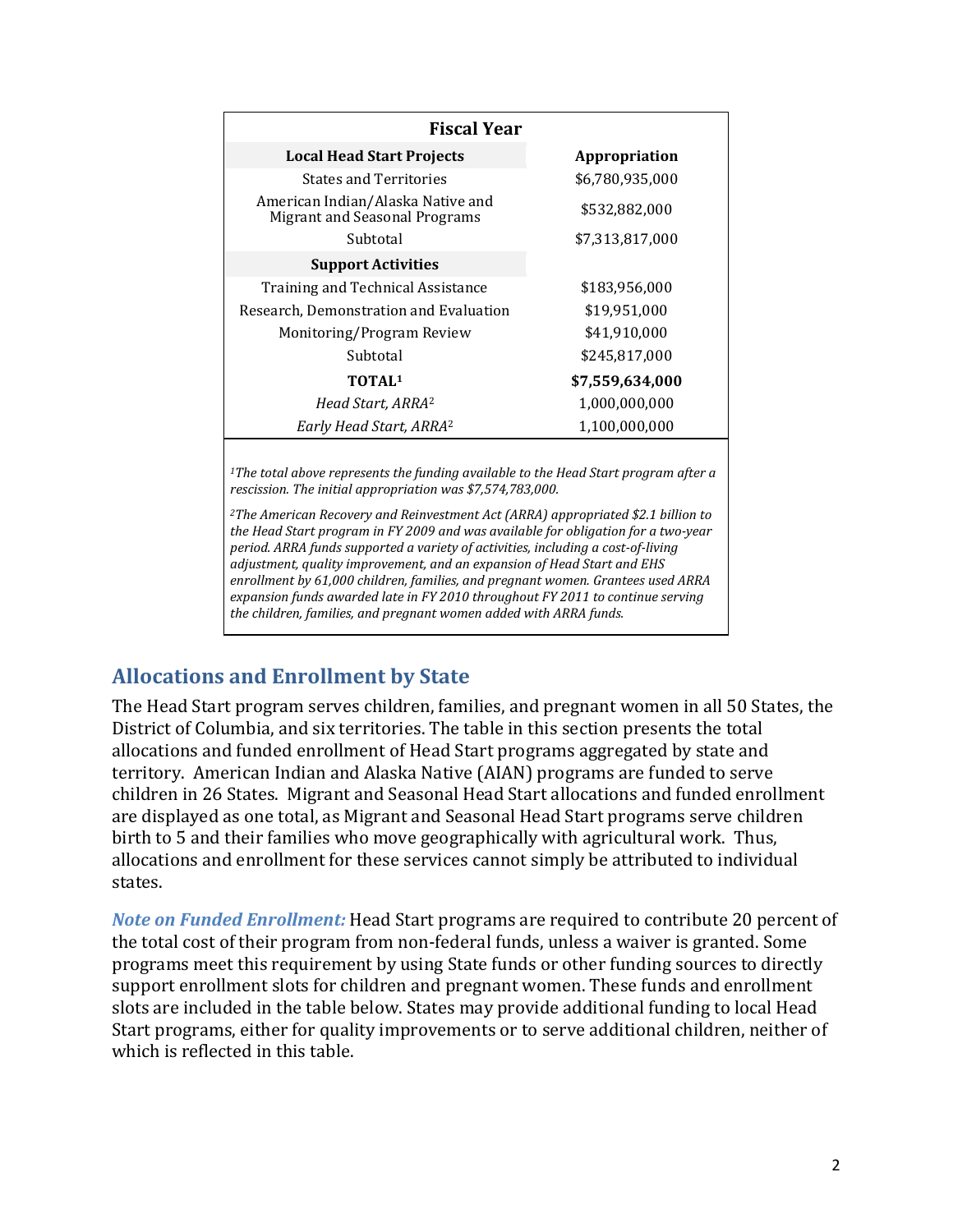| <b>Program Allocations and Enrollment by State</b> |                                                     |                                                        |                                                |                                                  |
|----------------------------------------------------|-----------------------------------------------------|--------------------------------------------------------|------------------------------------------------|--------------------------------------------------|
| <b>State/Territory</b>                             | FY 2011<br><b>State/Territory</b><br><b>FUNDING</b> | FY 2011<br><b>State/Territory</b><br><b>ENROLLMENT</b> | FY 2011<br><b>AIAN</b><br>FUNDING <sup>1</sup> | FY2011<br><b>AIAN</b><br>ENROLLMENT <sup>1</sup> |
| Alabama                                            | \$118,538,454                                       | 17,301                                                 |                                                |                                                  |
| Alaska                                             | \$13,700,404                                        | 1,759                                                  | \$18,684,024                                   | 1,645                                            |
| Arizona                                            | \$114,920,032                                       | 14,137                                                 | \$44,821,917                                   | 5,904                                            |
| Arkansas                                           | \$71,284,596                                        | 10,789                                                 |                                                |                                                  |
| California                                         | \$913,314,091                                       | 105,834                                                | \$7,653,225                                    | 700                                              |
| Colorado                                           | \$76,084,025                                        | 10,899                                                 | \$2,258,269                                    | 191                                              |
| Connecticut                                        | \$56,483,153                                        | 7,299                                                  |                                                |                                                  |
| Delaware                                           | \$14,582,960                                        | 2,209                                                  |                                                |                                                  |
| District of                                        |                                                     |                                                        |                                                |                                                  |
| Columbia                                           | \$27,047,852                                        | 3,491                                                  |                                                |                                                  |
| Florida                                            | \$294,050,811                                       | 38,304                                                 |                                                |                                                  |
| Georgia                                            | \$187,289,495                                       | 25,040                                                 |                                                |                                                  |
| Hawaii                                             | \$24,750,678                                        | 3,187                                                  |                                                |                                                  |
| Idaho                                              | \$25,538,415                                        | 3,123                                                  | \$3,467,212                                    | 339                                              |
| Illinois                                           | \$298,559,425                                       | 41,703                                                 |                                                |                                                  |
| Indiana                                            | \$107,840,984                                       | 15,515                                                 |                                                |                                                  |
| Iowa                                               | \$56,555,143                                        | 8,137                                                  |                                                |                                                  |
| Kansas                                             | \$56,493,661                                        | 8,776                                                  | \$984,892                                      | 84                                               |
| Kentucky                                           | \$119,070,940                                       | 16,938                                                 |                                                |                                                  |
| Louisiana                                          | \$160,185,704                                       | 22,402                                                 |                                                |                                                  |
| Maine                                              | \$30,187,064                                        | 3,707                                                  | \$729,727                                      | 60                                               |
| Maryland                                           | \$85,450,156                                        | 10,885                                                 |                                                |                                                  |
| Massachusetts                                      | \$117,950,785                                       | 13,560                                                 |                                                |                                                  |
| Michigan                                           | \$256,329,651                                       | 35,758                                                 | \$6,742,753                                    | 610                                              |
| Minnesota                                          | \$79,494,477                                        | 11,371                                                 | \$9,272,691                                    | 941                                              |
| Mississippi                                        | \$174,610,322                                       | 27,396                                                 | \$2,167,154                                    | 276                                              |
| Missouri                                           | \$131,620,071                                       | 18,419                                                 |                                                |                                                  |
| Montana                                            | \$22,933,414                                        | 3,082                                                  | \$14,713,199                                   | 1,719                                            |
| Nebraska                                           | \$39,923,525                                        | 5,452                                                  | \$1,897,706                                    | 226                                              |
| Nevada                                             | \$27,655,675                                        | 3,100                                                  | \$3,437,057                                    | 362                                              |
| New Hampshire                                      | \$14,760,808                                        | 1,941                                                  |                                                |                                                  |
| New Jersey                                         | \$142,163,084                                       | 15,966                                                 |                                                |                                                  |
| New Mexico                                         | \$58,583,088                                        | 7,887                                                  | \$15,446,361                                   | 1,763                                            |
| New York                                           | \$473,230,126                                       | 51,496                                                 | \$1,263,255                                    | 143                                              |
| North Carolina                                     | \$159,627,572                                       | 20,901                                                 | \$2,722,553                                    | 246                                              |
| North Dakota                                       | \$18,998,575                                        | 2,498                                                  | \$9,746,893                                    | 1,000                                            |
| Ohio                                               | \$272,267,158                                       | 39,147                                                 |                                                |                                                  |
| Oklahoma                                           | \$91,151,052                                        | 14,506                                                 | \$22,929,225                                   | 2,882                                            |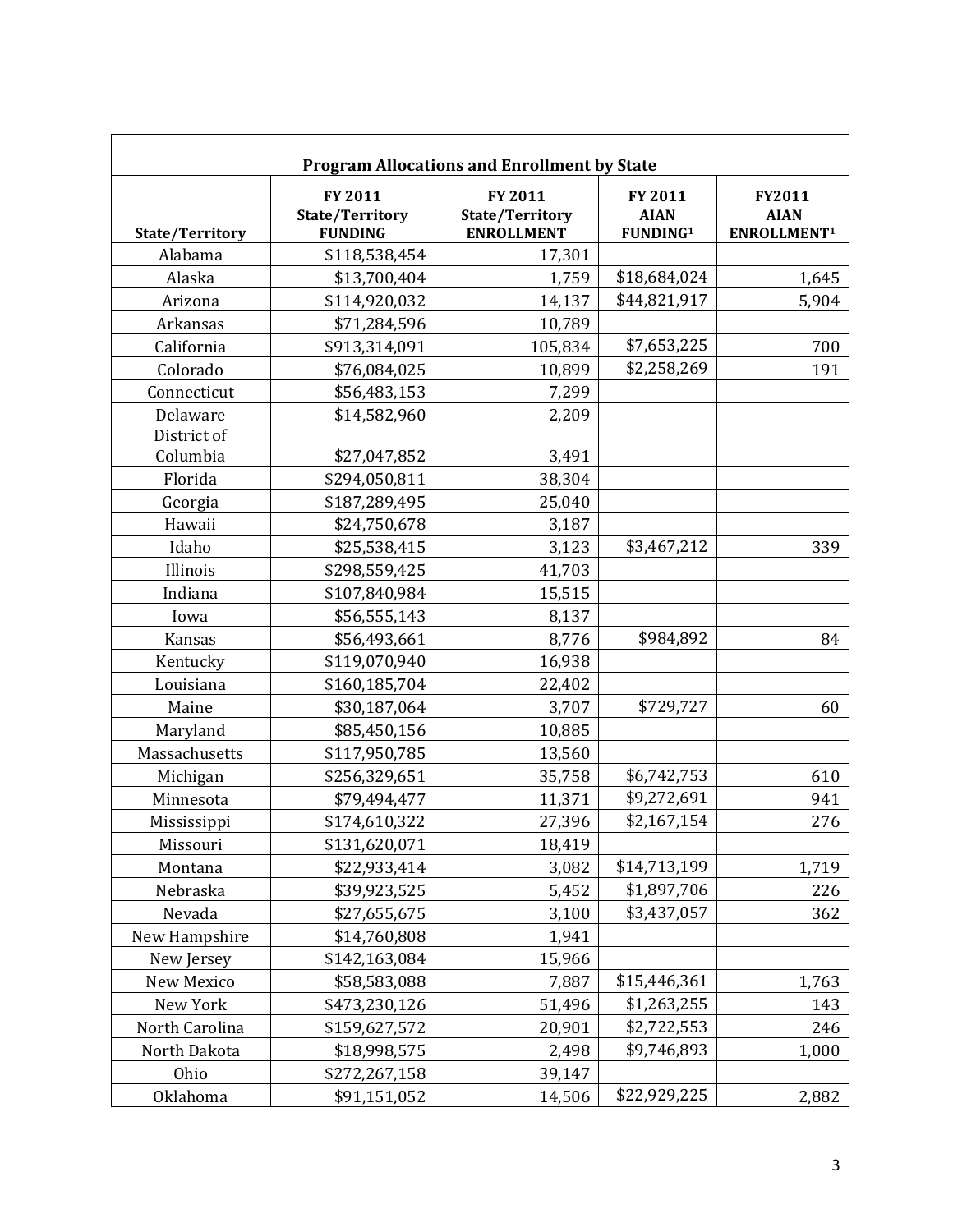| <b>Program Allocations and Enrollment by State</b> |                                                     |                                                        |                                                |                                                  |
|----------------------------------------------------|-----------------------------------------------------|--------------------------------------------------------|------------------------------------------------|--------------------------------------------------|
| State/Territory                                    | FY 2011<br><b>State/Territory</b><br><b>FUNDING</b> | FY 2011<br><b>State/Territory</b><br><b>ENROLLMENT</b> | FY 2011<br><b>AIAN</b><br>FUNDING <sup>1</sup> | FY2011<br><b>AIAN</b><br>ENROLLMENT <sup>1</sup> |
| Oregon                                             | \$66,205,368                                        | 12,355                                                 | \$3,395,046                                    | 380                                              |
| Pennsylvania                                       | \$250,062,285                                       | 37,248                                                 |                                                |                                                  |
| Rhode Island                                       | \$24,019,635                                        | 2,966                                                  |                                                |                                                  |
| South Carolina                                     | \$92,680,645                                        | 13,121                                                 | \$909,993                                      | 80                                               |
| South Dakota                                       | \$20,634,052                                        | 2,987                                                  | \$15,635,267                                   | 1,710                                            |
| Tennessee                                          | \$130,885,676                                       | 17,323                                                 |                                                |                                                  |
| Texas                                              | \$529,791,786                                       | 72,776                                                 | \$424,701                                      | 34                                               |
| Utah                                               | \$42,274,915                                        | 6,117                                                  | \$1,822,129                                    | 215                                              |
| Vermont                                            | \$14,653,846                                        | 1,562                                                  |                                                |                                                  |
| Virginia                                           | \$109,393,196                                       | 14,460                                                 |                                                |                                                  |
| Washington                                         | \$111,137,972                                       | 12,369                                                 | \$12,194,324                                   | 1,415                                            |
| West Virginia                                      | \$55,548,315                                        | 8,234                                                  |                                                |                                                  |
| Wisconsin                                          | \$100,050,519                                       | 14,371                                                 | \$9,142,618                                    | 1,058                                            |
| Wyoming                                            | \$13,181,559                                        | 1,824                                                  | \$2,429,657                                    | 295                                              |
| Subtotal - States                                  | \$6,493,747,195                                     | 861,628                                                |                                                |                                                  |
| Subtotal-<br><b>Indian Tribes</b>                  |                                                     |                                                        | \$214,891,848                                  | 24,278                                           |
| <b>Migrant Programs</b>                            | \$317,889,153                                       | 35,966                                                 |                                                |                                                  |
| American Samoa                                     | \$2,256,017                                         | 1,532                                                  |                                                |                                                  |
| Guam                                               | \$2,369,904                                         | 534                                                    |                                                |                                                  |
| No. Marianas                                       | \$1,746,154                                         | 462                                                    |                                                |                                                  |
| Palau                                              | \$1,399,098                                         | 509                                                    |                                                |                                                  |
| Puerto Rico                                        | \$269,246,634                                       | 38,507                                                 |                                                |                                                  |
| Virgin Islands                                     | \$8,888,001                                         | 1,014                                                  |                                                |                                                  |
| <b>TOTAL</b>                                       | \$7,312,434,004                                     | 964,430                                                |                                                |                                                  |

*<sup>1</sup> AIAN funding is awarded to American Indian/Alaska Native tribes. For reference, the funding and enrollment has been split out by the state in which the tribe is headquartered. Some tribes serve children across state lines.*

*Note: The FY 2011 funding level does not include ARRA funds; however, Head Start grantees were still expending ARRA expansion funds awarded late in FY 2010 throughout FY 2011 to continue serving the children, families, and pregnant women added with ARRA funds. In the FY 2011 funding level, Congress included 50 percent of the funds necessary to continue operations for the expansion programs funded under ARRA, folding half of the expansion funding into the Head Start and EHS ongoing funding. In order to have sufficient funds to continue to serve all the children added with ARRA, Congress appropriated the remaining 50 percent in FY 2012.*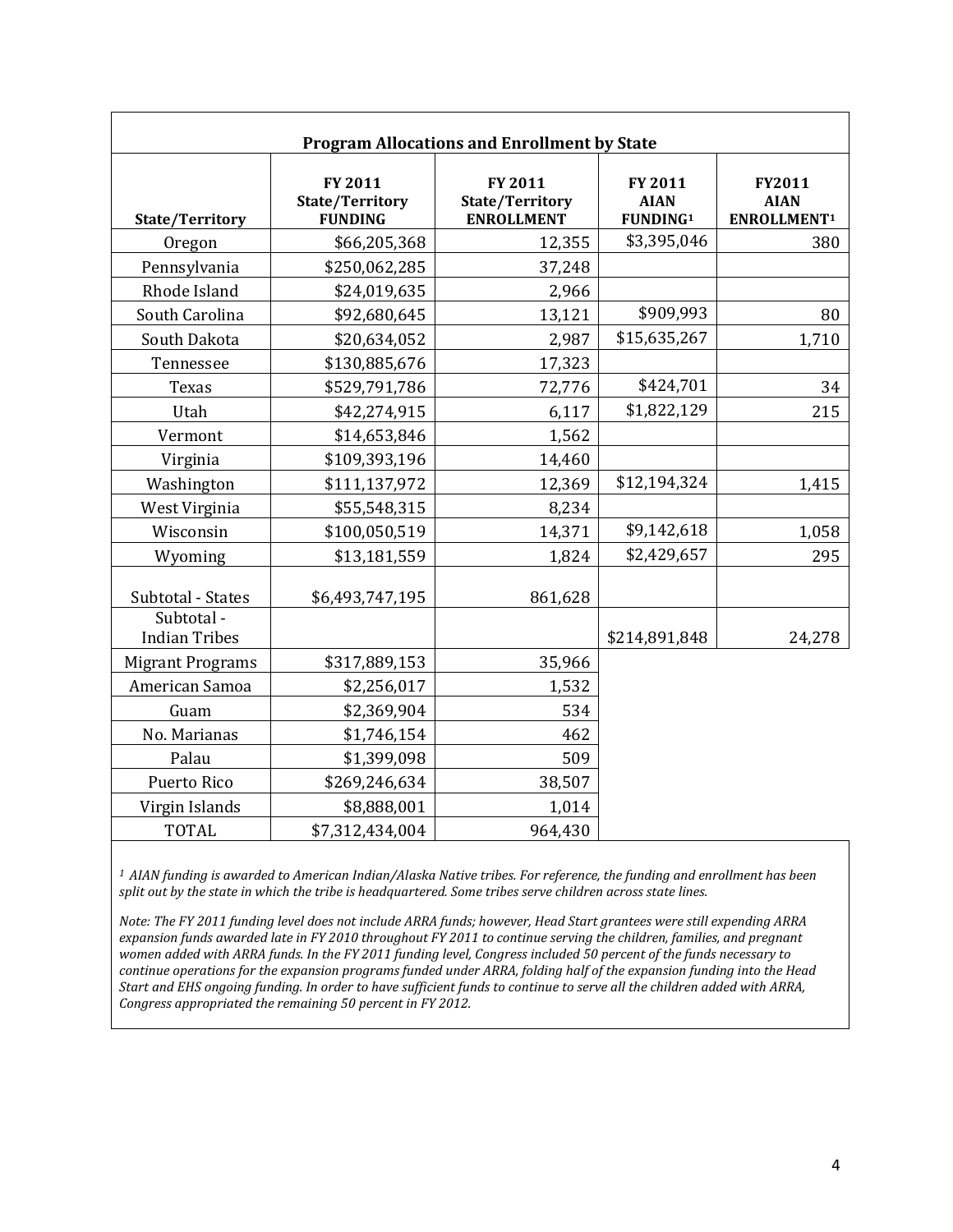## **Program Year Statistics**

#### **About the Program Information Report (PIR)**

Each year, Head Start programs submit cumulative data on the services they provided to children and families throughout the program year using the Program Information Report (PIR). The PIR also collects data on child and family demographics, staff, and program characteristics. The following section presents data from the 2011 PIR, which represents grantees' 2010-2011 program year. For a copy of the PIR form and additional information, please visit: **[http://eclkc.ohs.acf.hhs.gov/pir.](http://eclkc.ohs.acf.hhs.gov/pir)** 

#### Program Characteristics:

- Approximately 1,600 grantees operated programs during the 2010-2011 program year.
	- o 41 percent of grantees operated Head Start preschool services only.
	- o 13 percent of grantees operated EHS services only.
	- o 44 percent of grantees operated both Head Start and EHS services.
- In 2011, the PIR contained entries from about 2,900 programs. Head Start and EHS programs under the same grantee report separate PIRs. In addition, if a grantee has a formal contract with a delegate agency to provide some or all of the grantee's services, the delegate agency also reports a separate PIR.

#### *Note on Fiscal Year Funded Enrollment Compared to Cumulative Enrollment:* The

program statistics in this section reflect data on the 1.1 million children and pregnant women who received Head Start services cumulatively throughout the 2011 program year. Due to turnover, more children and families receive Head Start services cumulatively throughout the program year (all of whom are reported in the PIR) than indicated by the fiscal year funded enrollment numbers in prior sections of this report. The fiscal year funded enrollment numbers in the prior sections reflect the number of children and pregnant women that Head Start programs were funded to serve at any one time during the program year; these are sometimes referred to as enrollment slots.

In Head Start preschool programs, the vast majority of services are offered in center-based settings, with variation in how many days per week and how many hours per day classes are in session. In Early Head Start programs, 41 percent of services are offered through the home-based program option.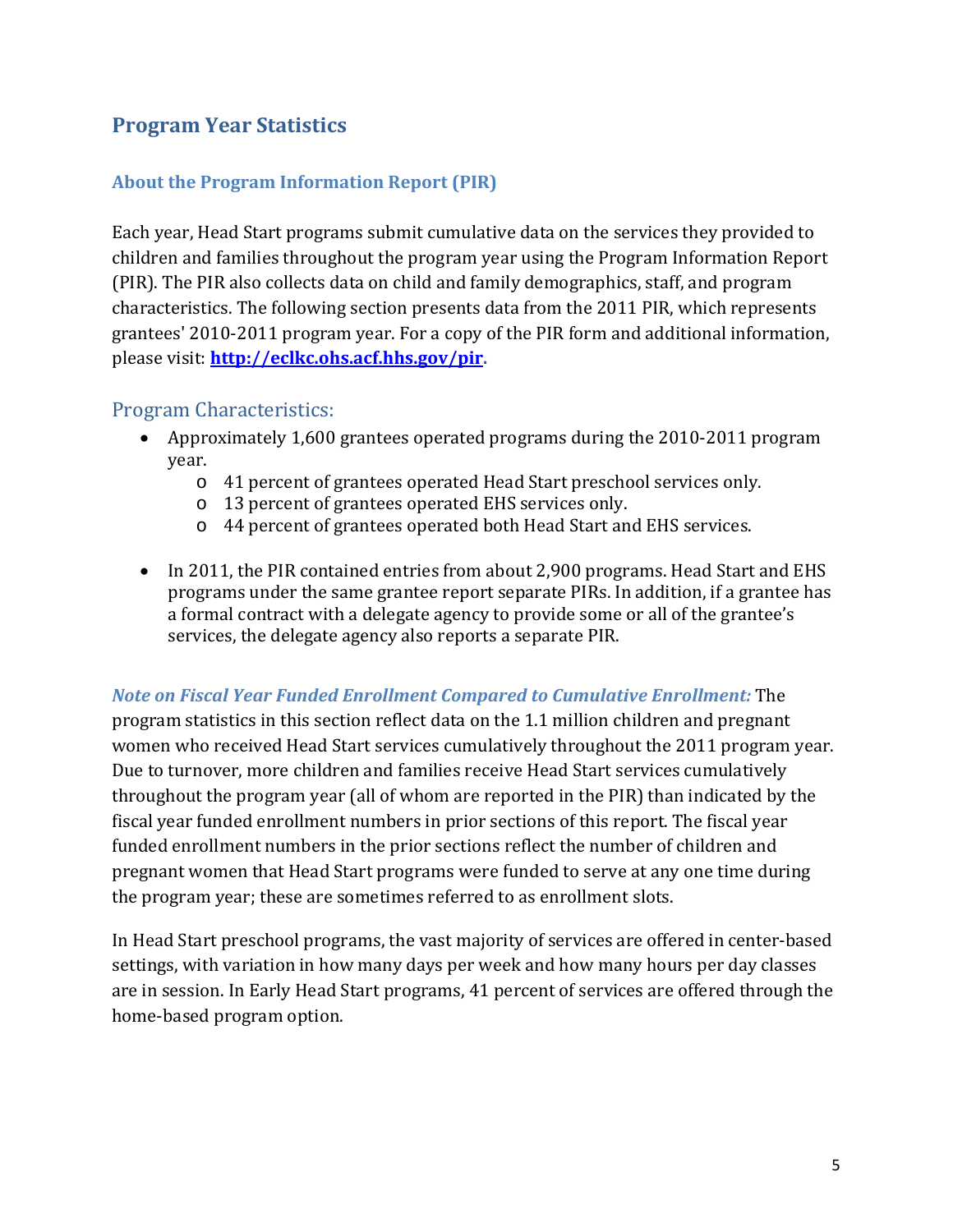#### **Head Start Preschool Program Options**

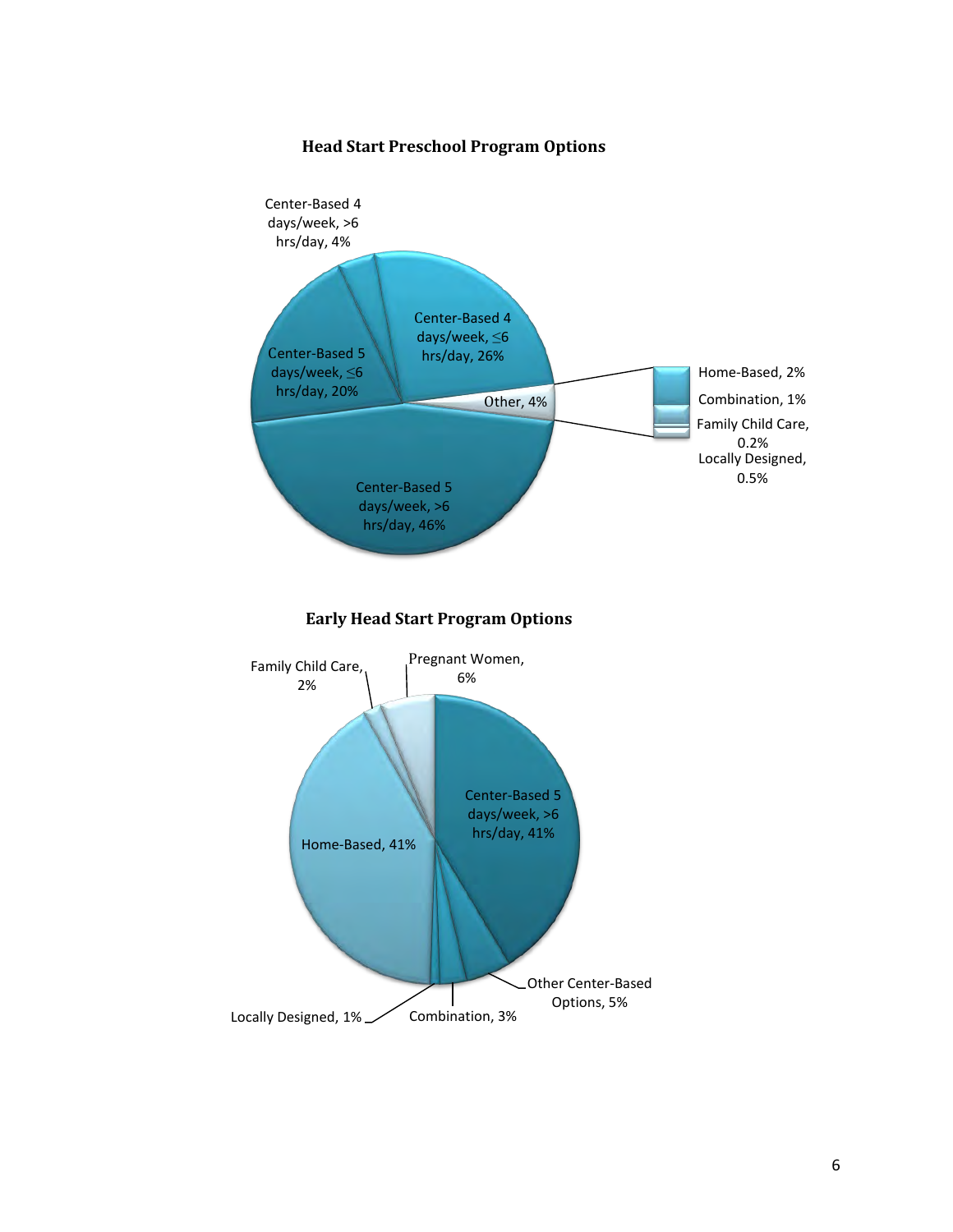## Child and Family Demographics:

In 2011, Head Start programs throughout the country served 1,142,000 children ages birth to 5 and pregnant women cumulatively throughout the program year.



#### **Cumulative Enrollment by Age**

Head Start served a diverse group of children, families, and pregnant women. Nearly 40 percent identified themselves as Hispanic/Latino and almost 30 percent were Black/African American.

*Note:* Each enrollee is asked to self-identify both an ethnicity and a race category based on U.S. Census Bureau measures. For example, a family that identifies their child as Black and Cuban would be counted in the "Black or African American" race category for the race question and counted in the "Hispanic or Latino" category for the separate question on ethnicity.



Thirty percent of participants were from families that primarily spoke a language other than English at home. Twenty-six percent of participants were from families that primarily spoke Spanish at home.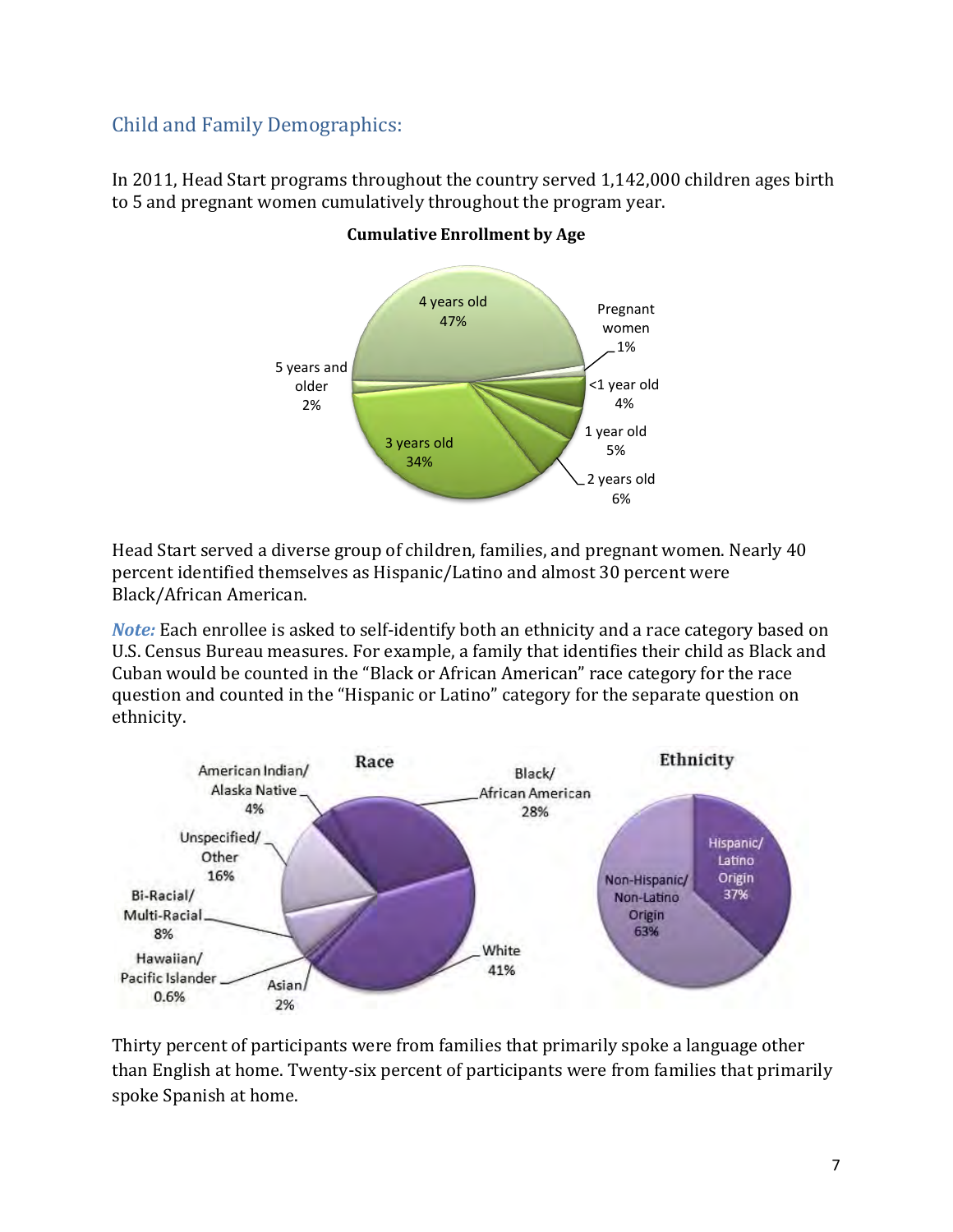### Services to Children and Families:

Head Start programs work with families to help ensure children have access to needed services and resources. In 2011, between the beginning and end of the program year, increases occurred in key areas of health insurance, immunizations, medical homes, and dental homes.



#### **Children's Health Measures**

Head Start programs work with families to ensure they have the means to obtain health insurance, services for children with disabilities, adequate housing, job training, and more. In FY 2011:

• Twelve percent of all Head Start enrollment was comprised of children with disabilities, defined as children having specialized plans under the Individuals with Disabilities Education Act (IDEA). As a point of comparison, nationally, about three percent of infants and toddlers and six percent of preschool-age children have identified disabilities under IDEA. Head Start thus serves a greater percentage of children with disabilities than found in the overall population.

• Among pregnant women enrolled in EHS, 92 percent received prenatal education on fetal development and 19 percent had medically high risk pregnancies.

• Head Start served about 1,041,000 families cumulatively throughout the program year. The number of families served is slightly less than the number of participants served, since some families have more than one child enrolled.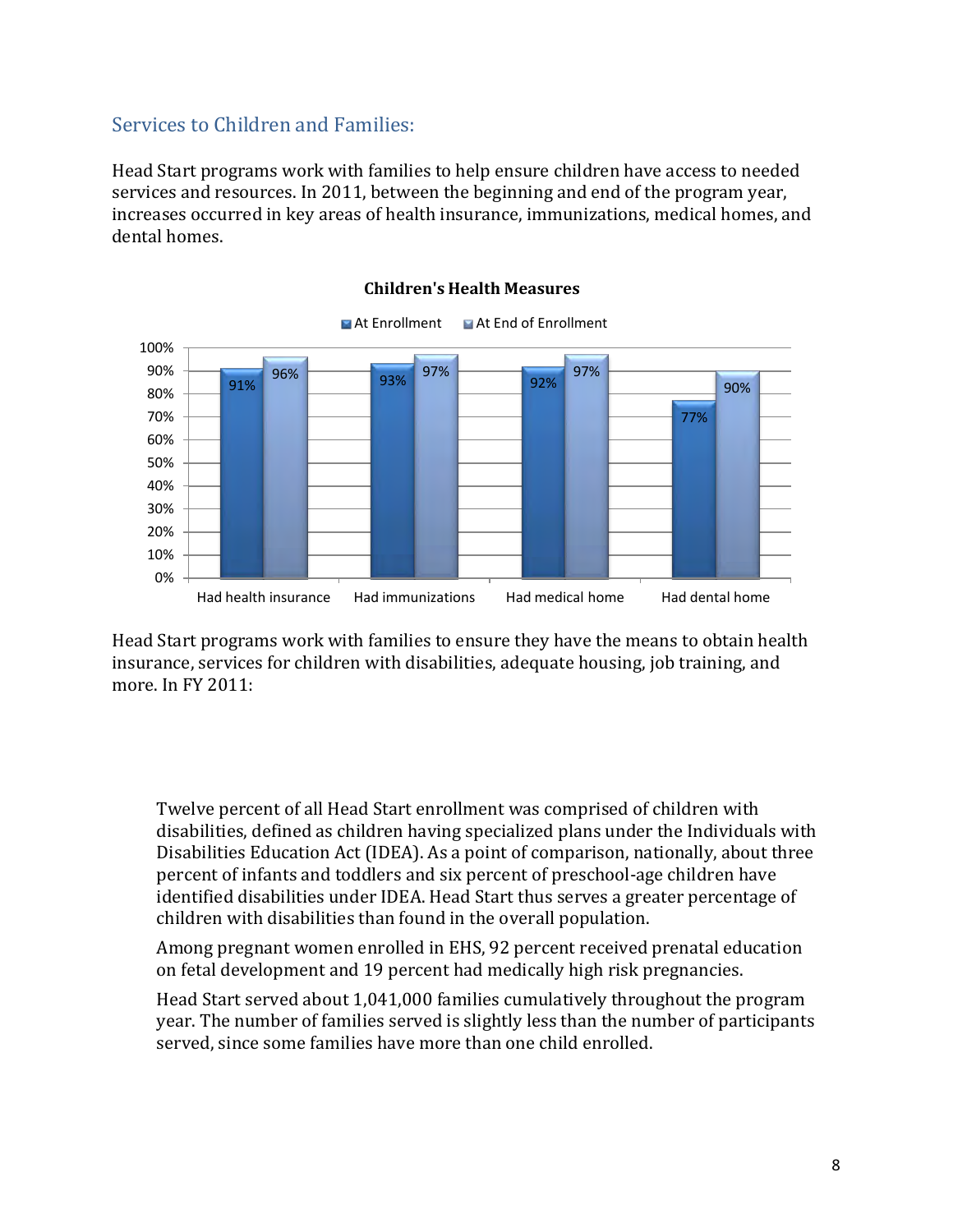Nearly 44,000 families served during the enrollment year experienced homelessness. Of those families, 37 percent acquired housing during the program year.

- Almost 143,000 Head Start families received housing assistance such as subsidies, utilities, and repairs.
- About 295,000 families, or 28 percent, received services related to job training and adult education.

## Program Staff:

Head Start programs employed and contracted with a total of 248,000 staff in 2011. Parents of current or former Head Start children comprised 25 percent of Head Start staff.

- More than 1.3 million adults volunteered in their local Head Start program; of these, 873,000 were parents of Head Start children.
- About 125,000 staff members provided child development services directly to children; such staff included teachers, assistant teachers, home visitors, and family child care providers.
- Among child development staff, 31 percent were proficient in a language other than English.
- In 2011, 57 percent of all Head Start center-based preschool teachers had a Baccalaureate degree or higher in early childhood education, or in a related field with experience. The Head Start Act specifies that 50 percent of center-based preschool teachers nationwide should have these credentials by 2013.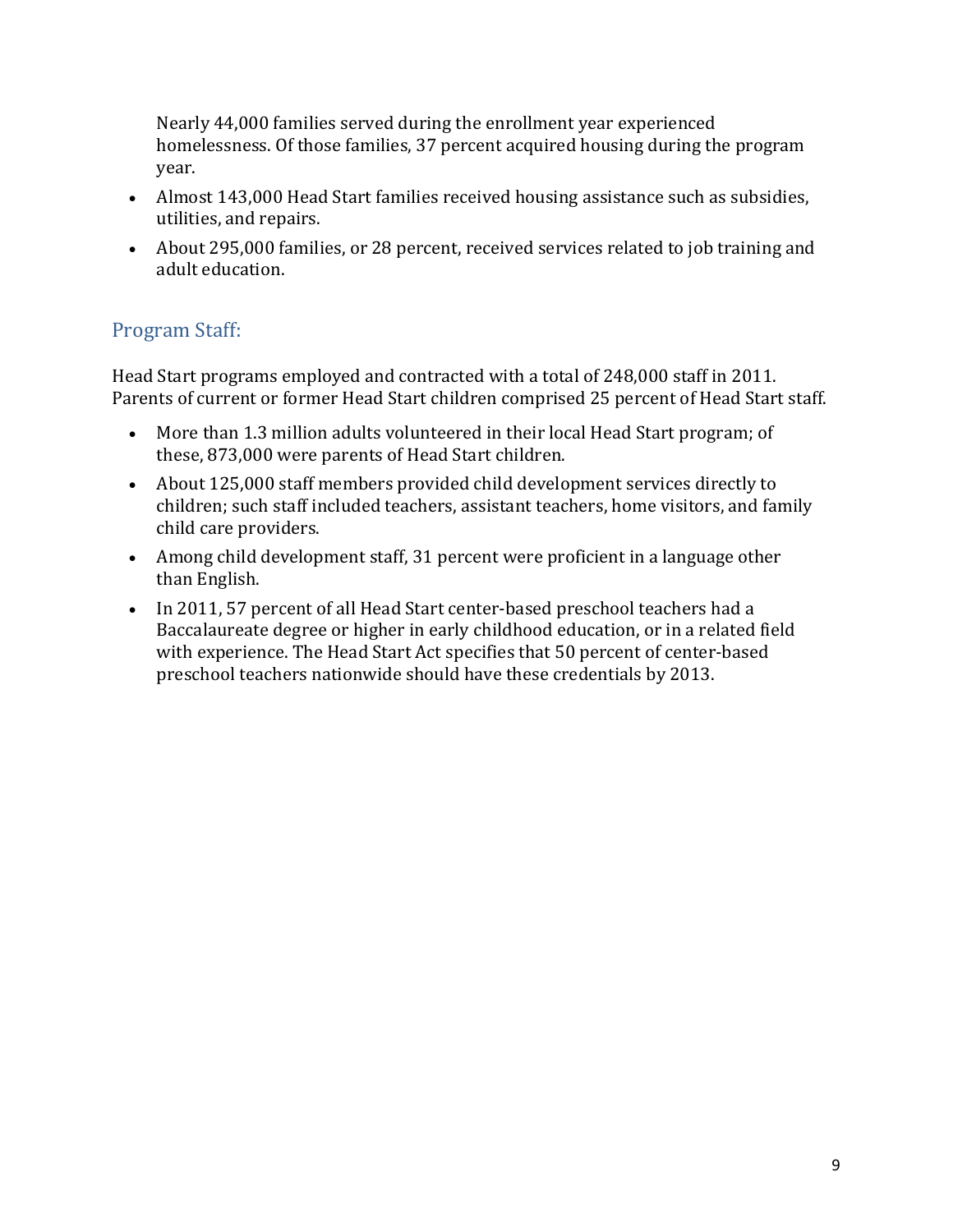

#### **Center-Based Preschool Teachers' Degrees**

## **Head Start Enrollment and Appropriations History**

The graphs and tables below depict the last 40 years of Head Start appropriation and enrollment history.

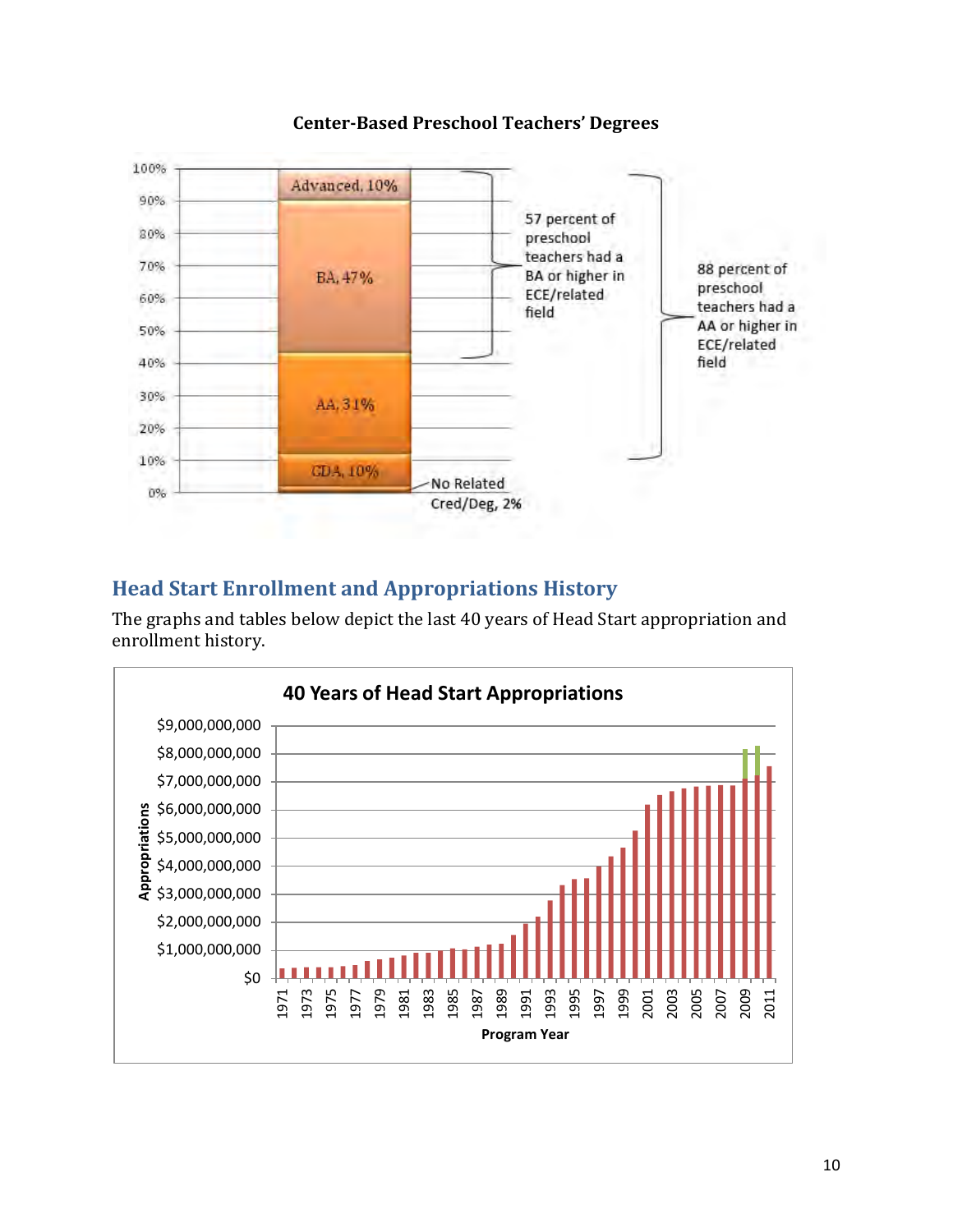

*Note:* The American Recovery and Reinvestment Act (ARRA), enacted in February of 2009, appropriated \$2.1 billion to the Head Start program and was available for obligation over a 2 year period. These funds are displayed on the graph in green. ARRA funds supported a variety of activities, including for example a cost-of-living adjustment, quality improvement, and an expansion of Head Start and Early Head Start enrollment by 61,000 children, families, and pregnant women. This enrollment increase is also displayed on the graph in green. The funding was primarily for one-time purposes, but Congress provided funding in subsequent appropriations to continue a portion of the funding spent on a costof-living adjustment. Additionally, all of the funding necessary to sustain the expansion of Head Start and Early Head Start services to 61,000 additional children, families and pregnant women was appropriated across fiscal years 2011 and 2012.